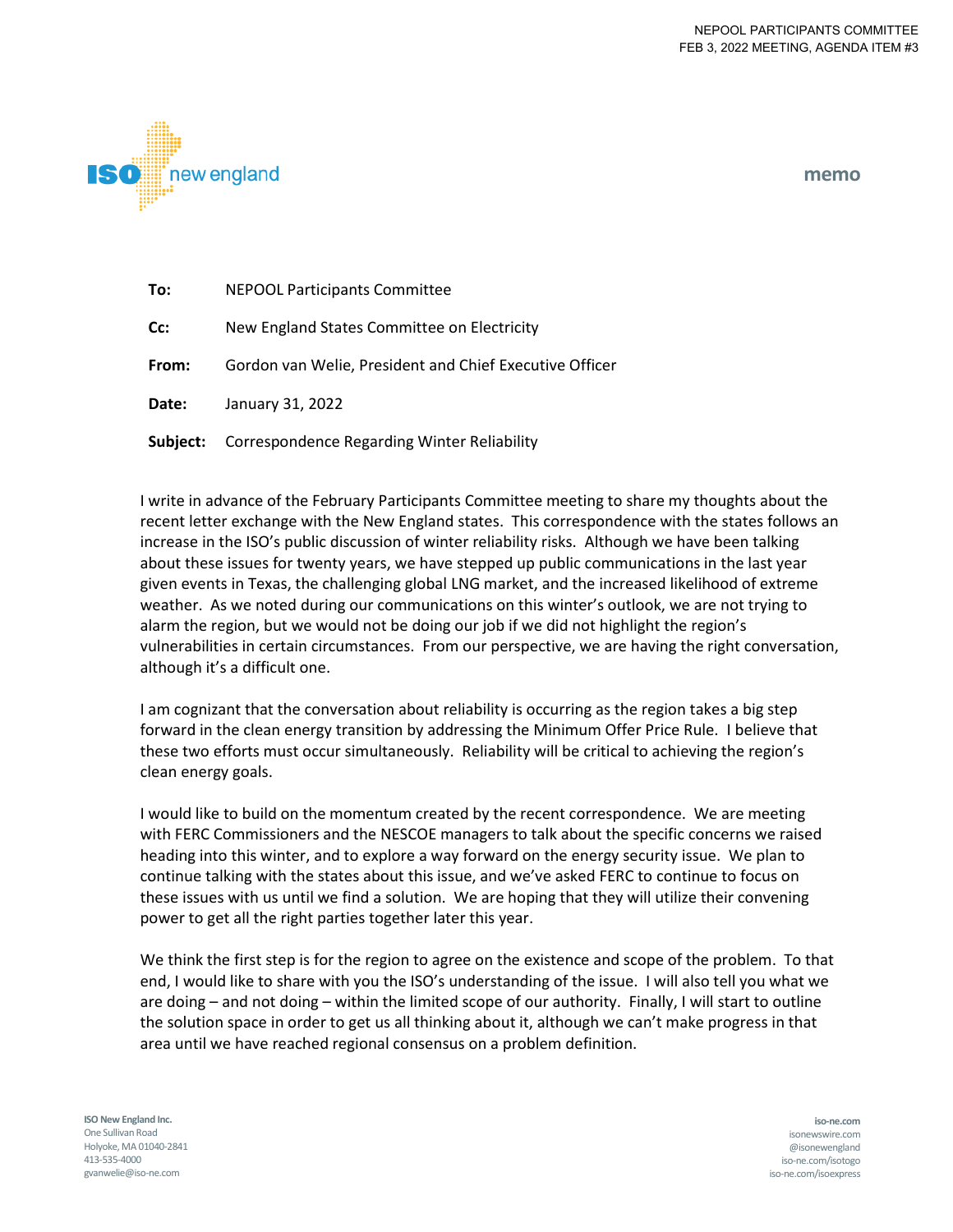NEPOOL Participants Committee January 31, 2022 Page 2 of 4

# **The problem:**

*Our goal for the current conversation is to get regional agreement on the existence and scope of the problem. From the ISO's perspective, the problem is our dependence on a resource mix and fuel infrastructure that are insufficient to meet electricity demand under various scenarios that include severe weather and coincident contingencies.* 

The region needs to deploy significant quantities of renewables in order to meet its decarbonization goals. This will allow the region to eventually displace fossil fuels most of the time, but not all of the time. Renewables are weather dependent and intermittent, and therefore the region will need a sustainable solution to withstand wind and solar "droughts" (otherwise known as the "winter doldrums") by the end of this decade. The clean energy transition is a long journey and we cannot escape the reality that the region will be reliant on much of the existing fleet, and the fuels they utilize, for many years to come.<sup>1</sup>

The current fleet and its fuel supply have become increasingly constrained. The fleet has seen significant retirements in recent years, as well as significant delays in the development of new resources. At the same time, the fuel supply that serves the fleet has not adapted to meet the growth in demand.

Fundamentally, the ISO's concern is that the resource mix and fuel infrastructure on which we depend will be insufficient in the face of the wrong combination of severe weather, non-gas generation contingencies, and fuel supply chain issues. In fact, the combination of extended severe weather conditions and a single large contingency could cause us to take emergency actions, including calling for controlled outages. These contingencies include the loss of a large nuclear unit, Canaport losing its sole electric feed, an outage of the HQ Phase 2 HVDC line, the loss of several large units, or the potential loss of imports from New York. These are not hypotheticals, as *all of these situations have occurred this winter, in the January 10 to 22 timeframe.*

Vamsi will unpack these details in his COO report, but my point is that these are many of the major contingencies we worry about, and they all occurred within the span of two weeks. Thankfully, the region did not experience extended severe weather during this timeframe and we have been able to manage through them.

I think it is also worth mentioning the evolving situation in New York. We are facing the potential reductions of imports from New York due to the shutdown of Indian Point and more gas consumption in New York, causing gas constraints in New England to bind earlier than in past years.

l

<sup>&</sup>lt;sup>1</sup> See the November 2020 study prepared by the Energy Futures Initiative and Energy + Environmental Economics and sponsored by Calpine, at [E3 EFI New England Net Zero \(ethree.com\)](https://www.ethree.com/wp-content/uploads/2020/11/E3-EFI_Report-New-England-Reliability-Under-Deep-Decarbonization_Full-Report_November_2020.pdf). "This study shows that cost-effectively meeting this dual challenge [growing electricity demand and reducing emissions to nearly zero] will involve the addition of large amounts of wind, solar, and battery storage resources, complemented by firm capacity to provide generation during extended periods of low wind and solar availability. Firm capacity includes natural gas power plants, nuclear, hydrogen generation, or other yet-to-be commercialized options such as long-duration storage."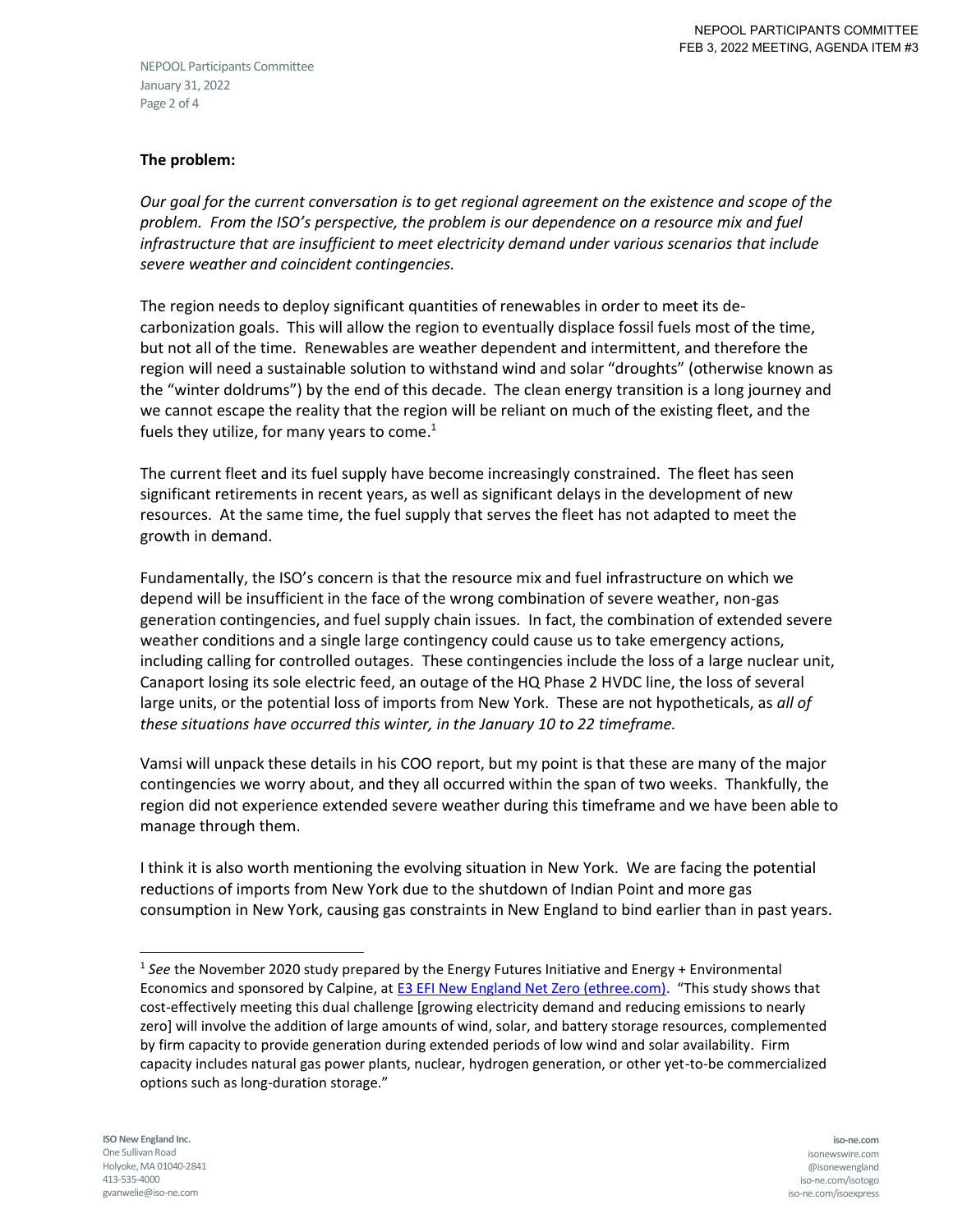Finally, this winter has illustrated the risks and costs associated with depending on *spot market* LNG cargoes. This is not a sustainable path. When I explain to state policymakers that the region has to depend on just-in-time imported gas from Trinidad, Qatar, and sometimes Russia, they shake their heads in disbelief.

As indicated in the letter exchange, the states want more studies to better assess the risk. As you know, we have launched a new project with EPRI to produce more sophisticated modeling of the impacts of extreme weather. While we are committed to using this modeling to quantify the nature and impacts of the risks, it is *not needed* to identify the major risks that are already apparent in our day-to-day operations. Moreover, we should not wait for this modeling capability to begin discussing feasible solutions.

# **How the ISO is addressing the problem:**

Regarding the ISO's plans to address the problem, we have put in place some market changes and we have improved our operational procedures to maximize our situational awareness and forecasting ability. We are continuing to work on the Resource Capacity Accreditation and Day-Ahead Ancillary Services Improvements projects to further improve incentives. These projects will incrementally improve price formation in our markets and better optimize the utilization of shortduration energy inputs.

*That said, there is nothing within the scope of the ISO's authority that will result in a comprehensive solution to the problem. From our perspective, such a solution requires actions that are outside of our jurisdiction, such as fuel procurement, construction and siting of transmission, and improvements to the fuel infrastructure. Any of these solutions require the active support of the states.*

There are two actions within our jurisdiction that we would prefer not to take: another short-term financial band-aid, in the form of a winter reliability program, and the retention of resources on an out-of-market basis. The short-term winter reliability programs that largely paid existing resources for oil are of limited utility because they will not fully address the type of event we saw play out in Texas. Moreover, their value is offset by their impact on market signals and their reliance, in contravention of state policy, on the region's most carbon-intensive resources. The same is true of the retention of retiring resources.

These two actions will also suffer from a lack of support. FERC has been clear that they are not supportive of such solutions and we have received the same feedback from the states and NEPOOL, most recently during the contentious proceedings on the Mystic retention. While we may ultimately be forced to propose solutions to FERC that have undesirable tradeoffs, we do not want to start with solutions that lack the support of the states and NEPOOL.

# **The solution space:**

There are two broad categories of solutions: demand-side measures and supply-side measures. On the demand side, the ISO already integrates state-sponsored conservation measures and distributed

**ISO New England Inc.** One Sullivan Road Holyoke, MA 01040-2841 413-535-4000 gvanwelie@iso-ne.com

**iso-ne.com**  isonewswire.com @isonewengland iso-ne.com/isotogo iso-ne.com/isoexpress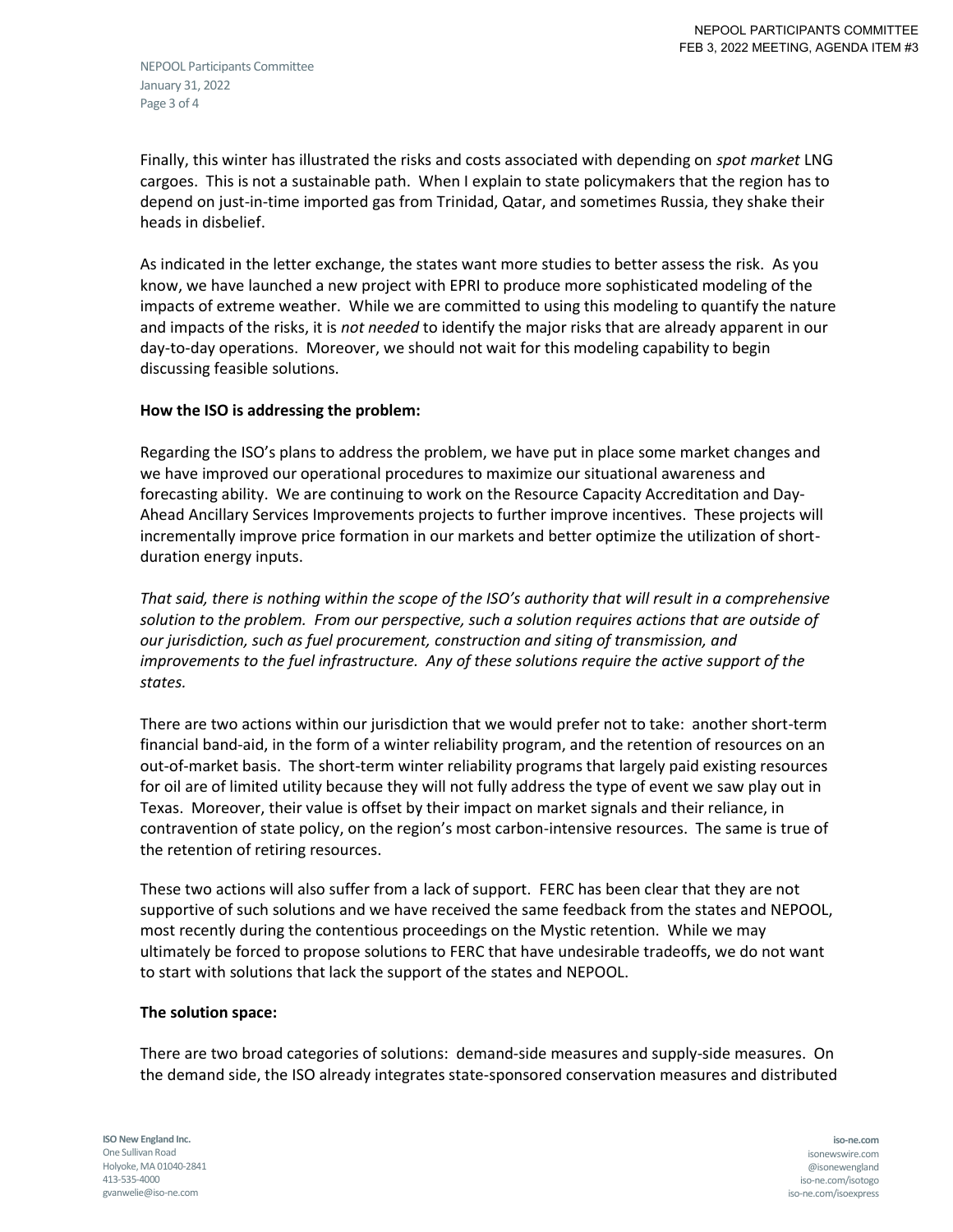NEPOOL Participants Committee January 31, 2022 Page 4 of 4

resources in the wholesale market and we are planning further enhancements as we comply with Order 2222. Further investment in conservation and demand response programs for retail users of electricity and gas may be useful, and is squarely in the states' jurisdiction. The only other tool we have is public conservation appeals, working closely with the Governors and the local utilities. This is a major reason we were speaking so publicly about the risks leading into the winter – so that the public would know they can help avoid more extreme emergency actions.

On the supply side, we need regional energy storage solutions that have a duration of multiple weeks to substantially mitigate the risks we have today and in the future, when the winter doldrums will become a bigger problem. This will require additional investment in long-duration energy storage technologies. The extent of the additional investment will depend upon the rate of retirements of existing resources that have on-site fuel, the rate of increase in demand on the system due to electrification, and the duration of the event and contingency combinations we are seeking to cover.

I hope for a breakthrough in technology for carbon capture or clean, long-duration energy storage in the form of long-duration batteries, advanced modular nuclear reactors, or clean fuels, such as green hydrogen, but I think these solutions are still years off. As I think about incremental investment in long-duration energy supply or storage for the next 10 to 15 years, there are currently only three technologies practically and economically available:

- *Hydro electricity imports.* This will require more transmission and firm commitments from Hydro Quebec.
- *Imported LNG.* We only have three supply points. One is outside of US jurisdiction, one is economically threatened, and the remaining supply point is an offshore buoy that can only accommodate a very specific type of LNG ship. To assure and/or increase our LNG supply, the region would have to contract with these supply points or invest in in-region liquefaction.
- Light Oil. Only 1/3 of the region's oil inventory is No. 2 oil and it is scattered across a portion of the combined-cycle fleet, mostly in small, relatively short-duration tanks that are resupplied by trucks. The region could increase this capacity by requiring resources to significantly increase dual fuel capability.

In sum, we believe that the concerns that we highlighted again this winter will continue until we have a robust, coordinated plan to address the vulnerabilities in New England's energy supply chain and wholesale electricity markets. In addition to the ISO's continuing markets and operational improvements, a robust plan will require coordinated policy action by state and federal agencies – and all of it must occur in conjunction with regional stakeholders, including NEPOOL.

The ISO cannot solve this problem on its own. I look forward to exploring both the nature of the problem and the potential solutions with you.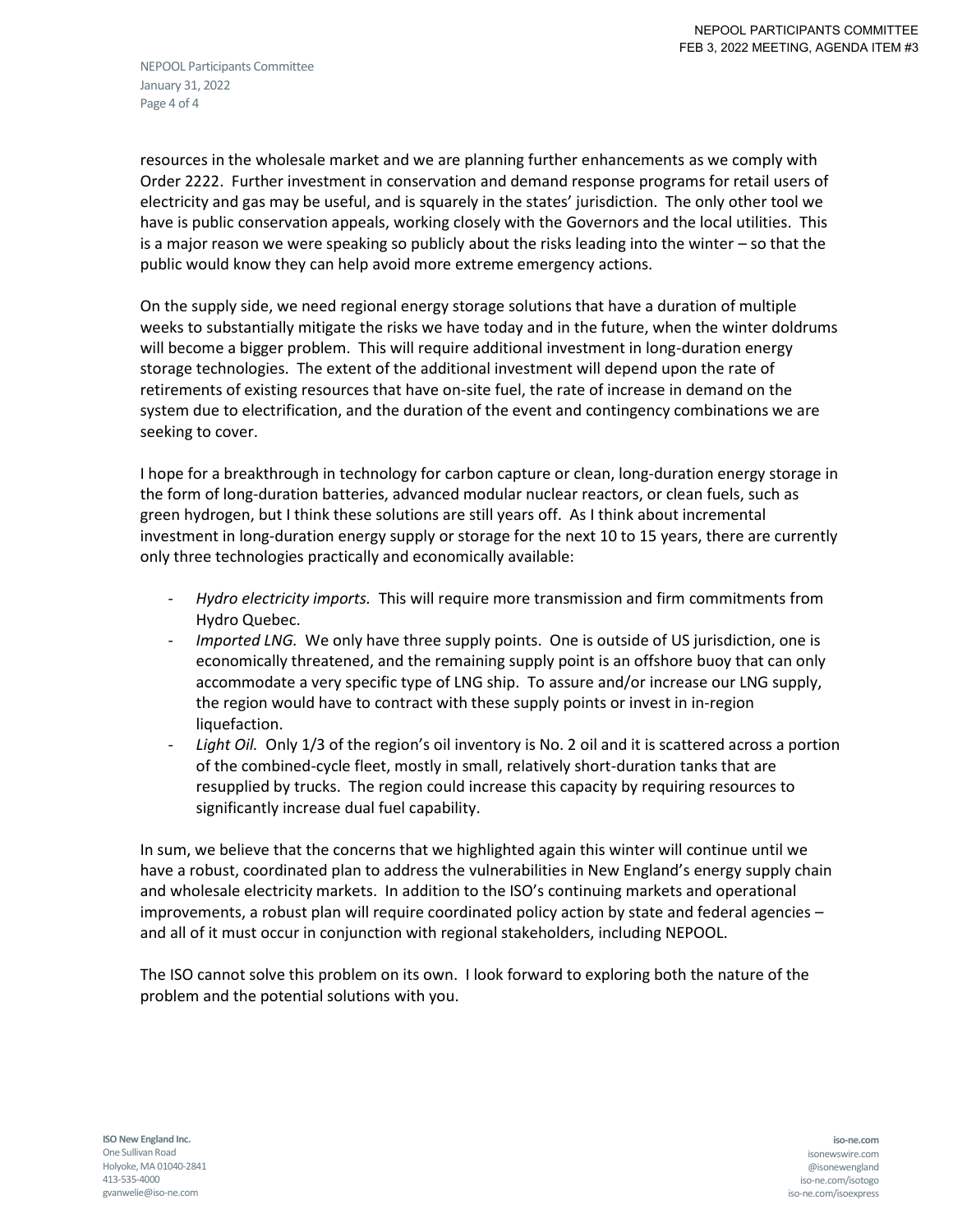#### **Summary of ISO New England Board and Committee Meetings**

#### **February 3, 2022 Participants Committee Meeting**

Since the last update, the Nominating and Governance Committee, and the System Planning and Reliability Committee met on January 19. The Markets Committee, Compensation and Human Resources Committee, and the Board of Directors met on January 20. All of the meetings were held virtually.

**The Nominating and Governance Committee** received a report on Joint Nominating Committee activities, and reviewed the Company's strategic planning process and potential topics for 2022. The Committee received a report on the political and policy trends that may affect energy policy activity during 2022. The Committee also reviewed discussions from the meetings held in November with the NEPOOL sectors and state representatives, including the states' governance recommendations. The Committee continued its discussions on best practices regarding Board diversity and inclusion initiatives.

**The System Planning and Reliability Committee** received an update on the Company's compliance with NERC and NPCC standards. The Committee then discussed activities and events that were a major focus during the late summer and fall of 2021, including regional planning activities, qualifications for Forward Capacity Auction #16, economic study requests, integration of Distributed Energy Resources, and winter preparedness. In addition, the Committee previewed activities anticipated to be a major focus for the first quarter of 2022. The Committee also reviewed a dashboard summary of ongoing projects, and received updates on the 2050 transmission study and other ongoing major transmission studies. The Committee also considered the portion of a recent FERC rulemaking relevant to an Independent Transmission Monitor. Lastly, the Committee held an executive session to assess achievement of 2021 corporate goals.

**The Markets Committee** began its meeting with an executive session to assess achievement of 2021 corporate goals, and to review the scope and coverage of the Internal Market Monitor and External Market Monitor for adequacy. In regular session, the Committee received reports from both the Internal and External Market Monitors on key market issues during the 2021 fall season. The Committee discussed the initiative to eliminate the Minimum Offer Price Rule